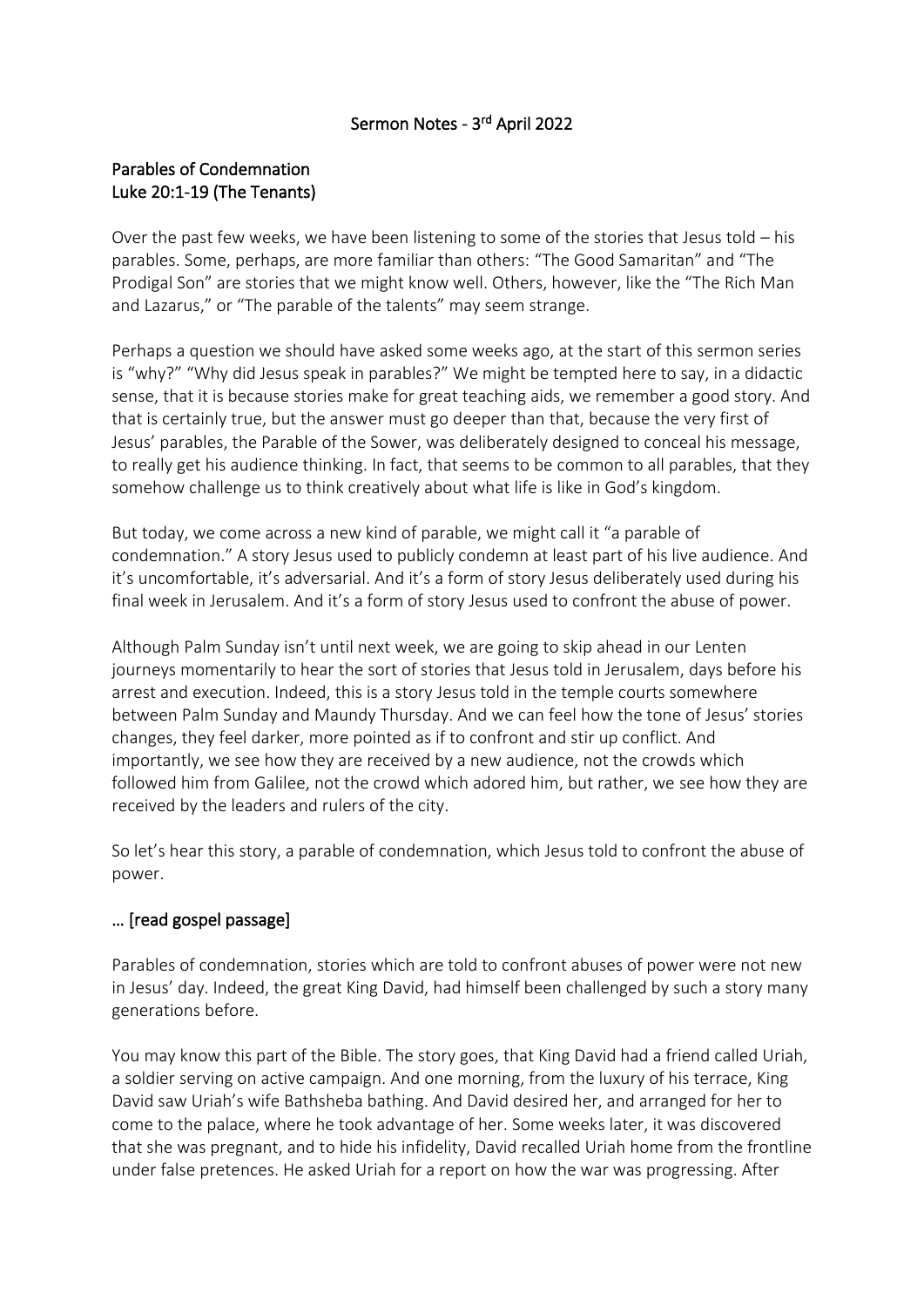Uriah's report, the king told him to go home to be with Bathsheba, to rest up, before going back to the frontline. But faithful Uriah said, "how can I go home, when my comrades are camping out on the frontline." And he refused David's request. So, in the morning, David sent Uriah back to the front line, carrying a secret message for his commander. Unknown to Uriah, he was carrying his own death warrant. David ordered Uriah to be moved to where the fighting was at its most fierce and then for his comrades to withdraw, leaving him alone in enemy territory where death would be certain. Sure enough, faithful Uriah died. But this thing was not hidden from God who sent Nathan to confront the king. And Nathan told the king this parable of condemnation:

*The Lord sent Nathan to David. When he came to him, he said, "There were two men in a certain town, one rich and the other poor. <sup>2</sup>The rich man had a very large number of sheep and cattle, <sup>3</sup>but the poor man had nothing except one little ewe lamb he had bought. He raised it, and it grew up with him and his children. It shared his food, drank from his cup and even slept in his arms. It was like a daughter to him.*

*4 "Now a traveller came to the rich man, but the rich man refrained from taking one of his own sheep or cattle to prepare a meal for the traveller who had come to him. Instead, he took the ewe lamb that belonged to the poor man and prepared it for the one who had come to him."*

*<sup>5</sup>David burned with anger against the man and said to Nathan, "As surely as the Lord lives, the man who did this must die! <sup>6</sup>He must pay for that lamb four times over, because he did such a thing and had no pity."*

## *<sup>7</sup>Then Nathan said to David, "You are the man!*

This is perhaps the most famous parable of condemnation; David's abuse of power was laid bare, and he repented. But what of Jesus' story? Did that have the same effect on the chief priests, scribes and elders?

You see, Jesus had come to Jerusalem, where anyone who was anyone was in some way connected to the temple. And here we must remember that the ancient temple in Jerusalem was like Westminster and Canterbury Cathedral rolled into one, it was the centre of political and religious life. If you wanted to get ahead in life, you needed to have connections with those in the temple at Jerusalem. But Jesus didn't play this game. The temple wasn't an opportunity to further his career, but a place of worship.

Jesus had barely been in Jerusalem 24 hours and already he was upsetting the status quo. In the triumphal entry, he brought a crowd with him, who proclaimed him to be a King greater than David, now come home to rule. The next day, he overturned the merchants' tables in the temple court, where people bought and sold, and where the elders and chief priests made a tidy profit. In the day he taught in the temple complex and astounded the crowd with his words, who honoured him with their attention and amazement.